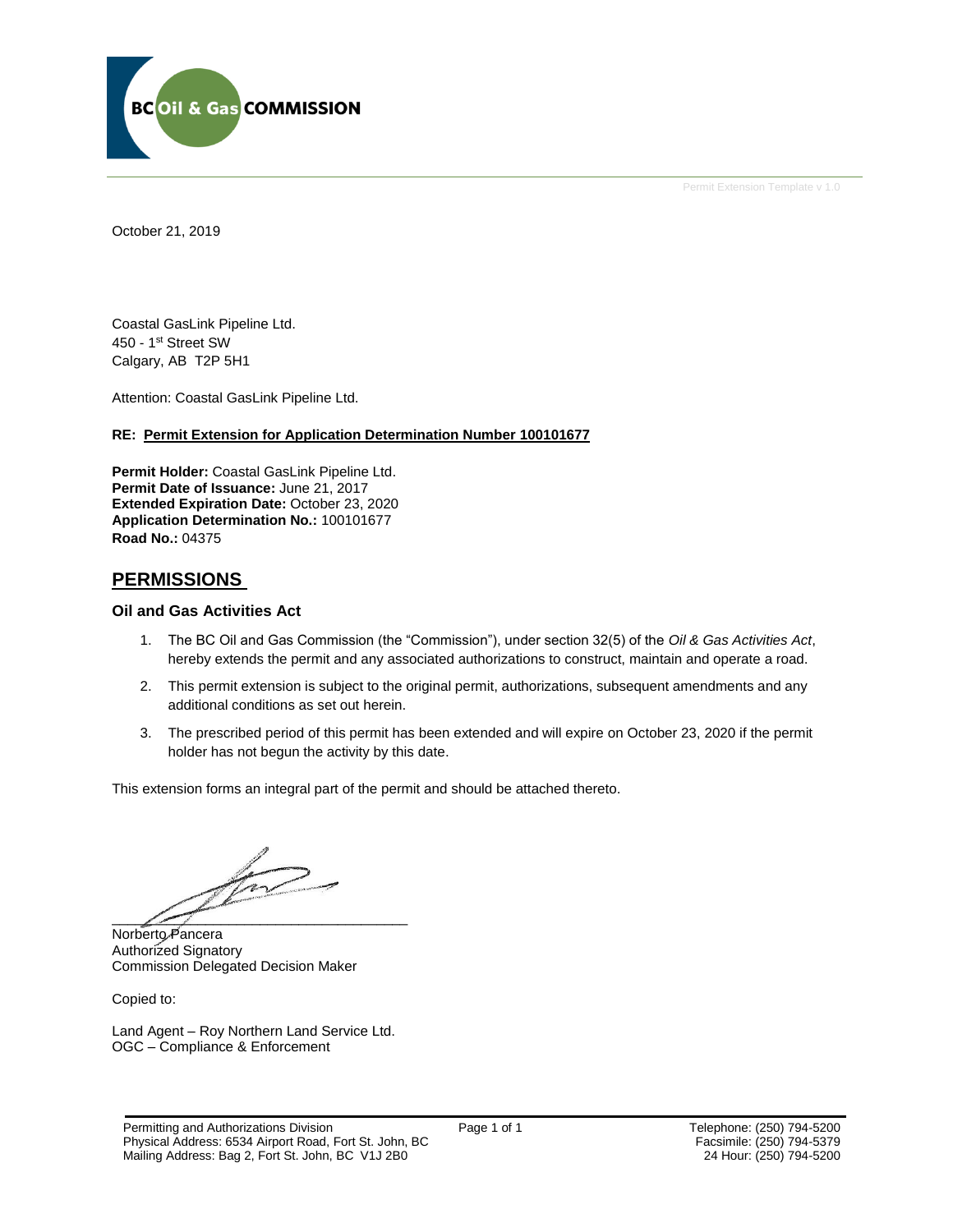

Permit Extension Template v 1.0

May 27, 2019

Coastal GasLink Pipeline Ltd. 450 - 1st Street SW Calgary , AB T2P 5H1

Attention: Coastal GasLink Pipeline Ltd.

#### **RE: Permit Extension for Application Determination Number 100101677**

**Permit Holder:** Coastal GasLink Pipeline Ltd. **Permit Date of Issuance:** June 21, 2017 **Extension Effective Date:** June 21, 2019 **Extended Expiration Date:** October 23, 2019 **Application Determination No.:** 100101677 **Road No.:** 04375

# **PERMISSIONS**

### **Oil and Gas Activities Act**

- 1. The BC Oil and Gas Commission (the "Commission"), under section 32(5) of the Oil & Gas Activities Act, hereby extends the permit and any associated authorizations to construct, maintain and operate a road.
- 2. This permit extension is subject to the original permit, authorizations, subsequent amendments and any additional conditions as set out herein .
- 3. The prescribed period of this permit has been extended and will expire on October 23, 2019 if the permit holder has not begun the activity by this date.
- 1. The term "unused equipment" has the same definition as in the Drilling and Production Regulation.

This extension forms an integral part of the permit and should be attached thereto.

 $\overline{\phantom{a}}$   $\overline{\phantom{a}}$   $\overline{\phantom{a}}$   $\overline{\phantom{a}}$   $\overline{\phantom{a}}$   $\overline{\phantom{a}}$   $\overline{\phantom{a}}$   $\overline{\phantom{a}}$   $\overline{\phantom{a}}$   $\overline{\phantom{a}}$   $\overline{\phantom{a}}$   $\overline{\phantom{a}}$   $\overline{\phantom{a}}$   $\overline{\phantom{a}}$   $\overline{\phantom{a}}$   $\overline{\phantom{a}}$   $\overline{\phantom{a}}$   $\overline{\phantom{a}}$   $\overline{\$ 

Jacqueline Bourke Authorized Signatory Commission Delegated Decision Maker

Copied to:

Land Agent – Roy Northern Land Service Ltd. OGC – Compliance and Enforcement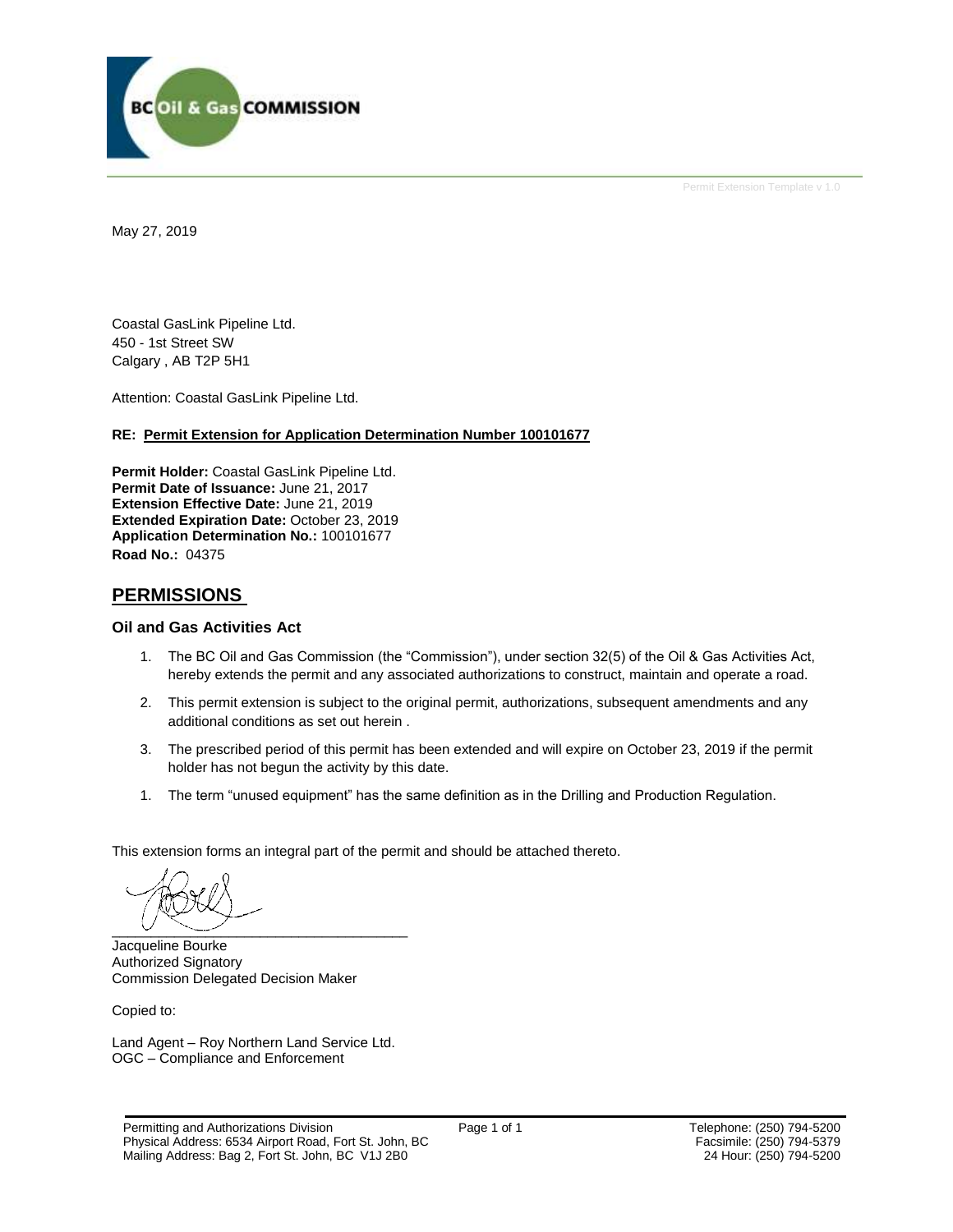

Correction v 1.0

June 21, 2017

Coastal GasLink Pipeline Ltd. 450 - 1st Street SW Calgary, AB T2P 5H1

Attention: Coastal GasLink Pipeline Ltd.

#### **Re: Correction of an Application Determination Number 100101677**

**Permit Holder:** Coastal GasLink Pipeline Ltd. **Date of Permit Issuance:** June 14, 2017 **Date of Correction:** June 21, 2017 **Application Determination Number**: 100101677

The BC Oil and Gas Commission hereby corrects the permit identified and dated above as follows:

To correct the number of the Authorizations and Conditions of the permit:

# **AUTHORIZATIONS**

### **Forest Act**

4. The Commission, pursuant to section 47.4 of the *Forest Act*, hereby authorizes the removal of Crown timber from the activity area under the cutting permits associated with the Master Licence(s) as follows:

**Master Licence to Cut No.:** MTC102

**Cutting Permit No.:** 20

**Timber Mark No.:** M02342

**Total New Cut:** 0.020ha

**[Forest District](https://ams-crd.bcogc.ca/crd/)**: (DVA) Vanderhoof Natural Resource District

**Region:** Interior

5. The cutting permits are deemed spent upon the submission of the post-construction plan or upon either the cancellation or expiry of the activities authorized under the permit.

# **CONDITIONS**

### **Notification**

- 6. A notice of construction start must be submitted prior to the commencement of activities under this permit 48 hours before or as per the relevant legislation if longer than 48 hours. Notification must submitted via Kermit for pipelines and facilities. For all other activity types notification must be submitted through [OGC.ExternalNotifications@bcogc.ca.](mailto:OGC.ExternalNotifications@bcogc.ca)
- 7. Within 60 days of the completion of construction activities under this permit, the Permit Holder must submit to the Commission a post-construction plan as a shapefile and PDF plan accurately identifying the location of the total area actually disturbed under this permit. The shapefile and plan must be submitted via eSubmission.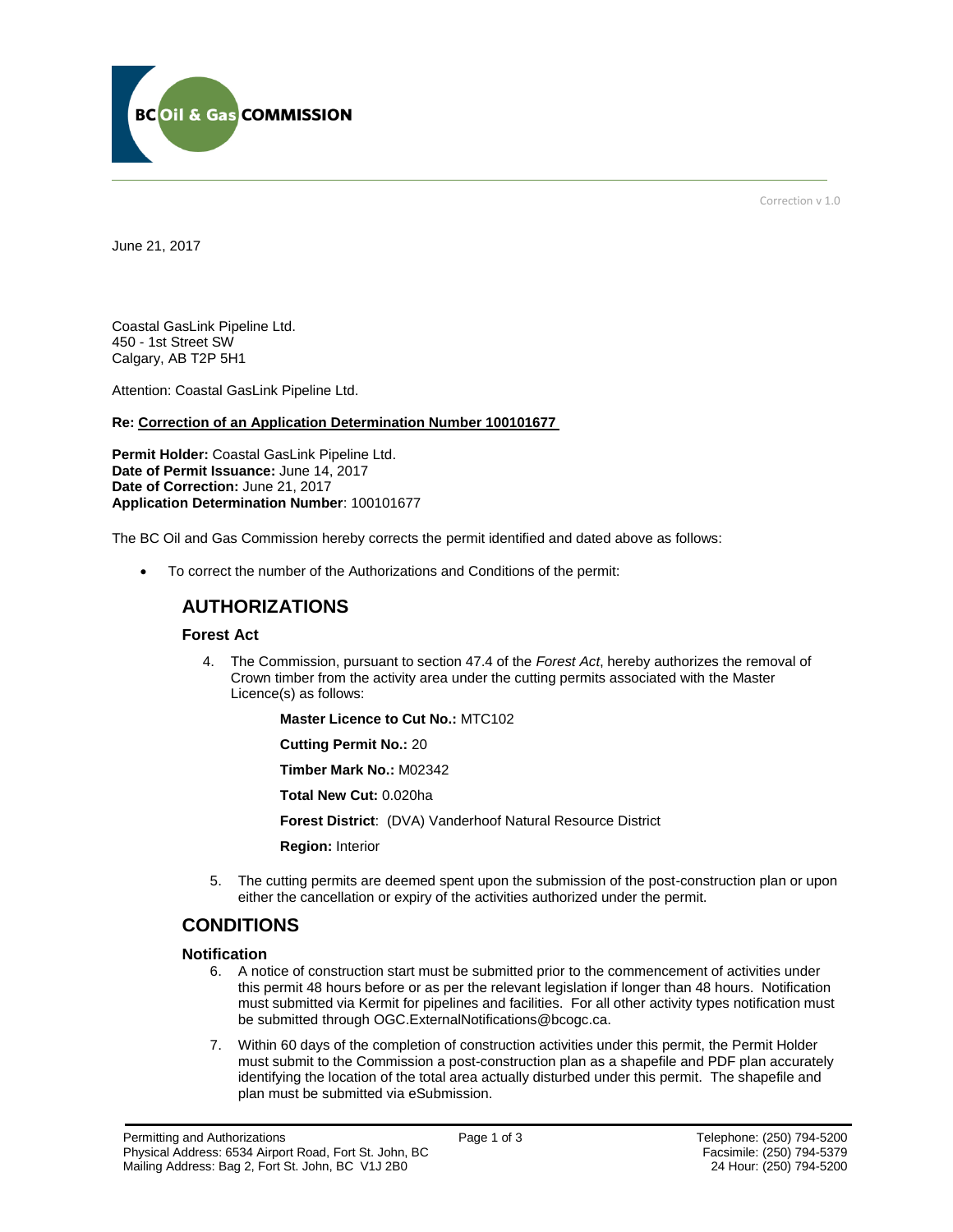- 8. The permit holder must notify Nak'azdli First Nation a minimum of five (5) days prior to commencement of construction activities.
- 9. The permit holder must notify Carrier Sekani Tribal Council a minimum of five (5) days prior to commencement of construction activities.
- 10. The permit holder must notify Saik'uz First Nation a minimum of five (5) days prior to commencement of construction activities.

#### **General**

- 11. The rights granted by this permit in relation to unoccupied Crown land are subject to all subsisting grants to or rights of any person made or acquired under the *Coal Act, Forest Act, Land Act, Mineral Tenure Act, Petroleum and Natural Gas Act, Range Act, Water Sustainability Act* or *Wildlife Act*, or any extension or renewal of the same.
- 12. The Permit Holder must not assign, sublicense or permit any person to use or occupy any Crown land within the activity area, other than its employees, contractors or representatives, without the Commission's written consent.
- 13. The Permit Holder must ensure that any Crown land within the activity area is maintained in a condition so as to minimize hazards, including but not limited to hazards associated with storage of materials and equipment.
- 14. The Permit Holder must ensure that any Crown land within the activity area is maintained free of garbage, debris and unused equipment.

#### **Environmental**

- 15. Construction activities must not result in rutting, compaction or erosion of soils that cannot be reasonably rehabilitated to similar levels of soil productivity that existed on the operating area prior to the construction activities taking place.
- 16. Any temporary access must be constructed and maintained in a manner that provides for proper surface drainage, prevents pooling on the surface, and maintains slope integrity.

#### **Clearing**

- 17. The Permit Holder is permitted to fell any trees located on Crown land within 1.5 tree lengths of the activity area that are considered to be a safety hazard according to *Workers Compensation Act* regulations and must be felled in order to eliminate the hazard. Trees or portions of these trees that can be accessed from the activity area without causing damage to standing timber may be harvested.
- 18. The holder of the cutting permit must pay to the government, stumpage and any waste billing determined in accordance with the terms of this authorization.
- 19. The authorized cutting permit does not grant the Permit Holder the exclusive right to harvest Crown timber from the activity area. Authority to harvest some or all of the timber may be granted to other persons. The Permit Holder's right to harvest timber applies to any timber found on the site at the time they undertake harvesting activities.
- 20. All harvested Crown Timber must be marked with the cutting permit's associated Timber Mark.
- 21. Stumpage for Cutting Permit No.20 will be calculated in accordance with the Interior Appraisal Manual as amended from time to time.
- 22. Any waste assessments applied under the Master Licence to Cut are subject to the merchantability specifications and monetary waste billing requirements in the Provincial Logging Residue and Waste Manual specific to the region associated with the Cutting Permit authorization.

### **Archaeology**

- 23. An AIA report must be submitted to the Commission as soon as practicable.
- 24. If artifacts, features, materials or things protected under section 13(2) of the Heritage Conservation Act are identified the permit holder must, unless the permit holder holds a permit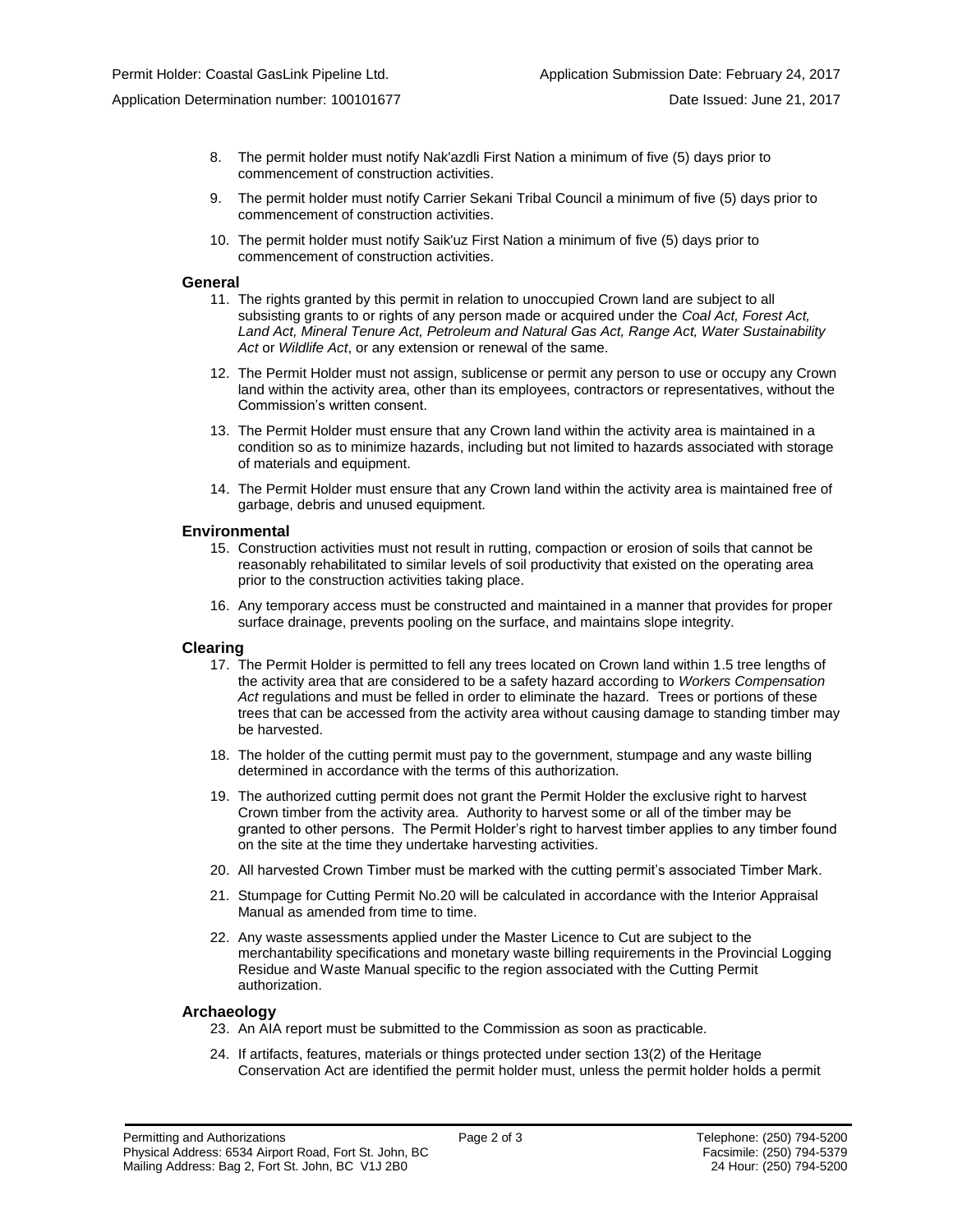under section 12 of the Heritage Conservation Act issued by the Commission in respect of that artifact, feature, material or thing:

- a) immediately cease all work in the vicinity of the artifacts, features, materials or things;
- b) immediately notify the Commission and the Archaeology Branch of the Ministry of Forests, Lands and Natural Resource Operations
- c) refrain from resuming work in the vicinity of the artifacts, features, materials or things except in accordance with an appropriate mitigation plan that has been prepared in accordance with the Heritage Conservation Act and approved by the Archaeology Branch of the Ministry of Forests, Lands and Natural Resource Operations.

# **ACTIVITY SPECIFIC DETAILS PERMISSIONS, and CONDITIONS**

# **ROAD**

**Land Area Number:** 100002583 **Road Number:** 04375 **Road Type:** Long-Term - All-Weather

## **ACTIVITY DETAILS**

**Seg No.:** 1 **Zone:** 10 **From: N** 6000504.77 **E** 435138.9 **To**: N 6000119.292 **E** 435049.604

*All permissions for this activity are subject to the following conditions:*

#### **Road Conditions**

25. The Permit Holder will immediately effect, and keep in force insurance of an amount not less than \$1,000,000 protecting the Province, the Commission and the Permit Holder (without any rights of cross-claim or subrogation) against claims for personal injury, death, property damage, or third party liability claims arising from any accident or occurrence on the activity area.

The Permit Holder must comply with any permissions, authorizations, approvals and conditions set out in the original permit, any subsequent amendments to the permit and any additional corrections as set out herein.

This letter forms an integral part of your permit and should be attached thereto.

 $\frac{1}{2}$ 

Andrew Osmond Authorized Signatory Commission Delegated Decision Maker

Copied to:

Land Agent: Roy Northern Land Service Ltd. First Nations: Carrier Sekani Tribal Council, Nak'azdli First Nation (CSTC), Saik'uz First Nation (CSTC) Ministry of Forests District Office: (DVA) Vanderhoof Natural Resource District OGC Community Relations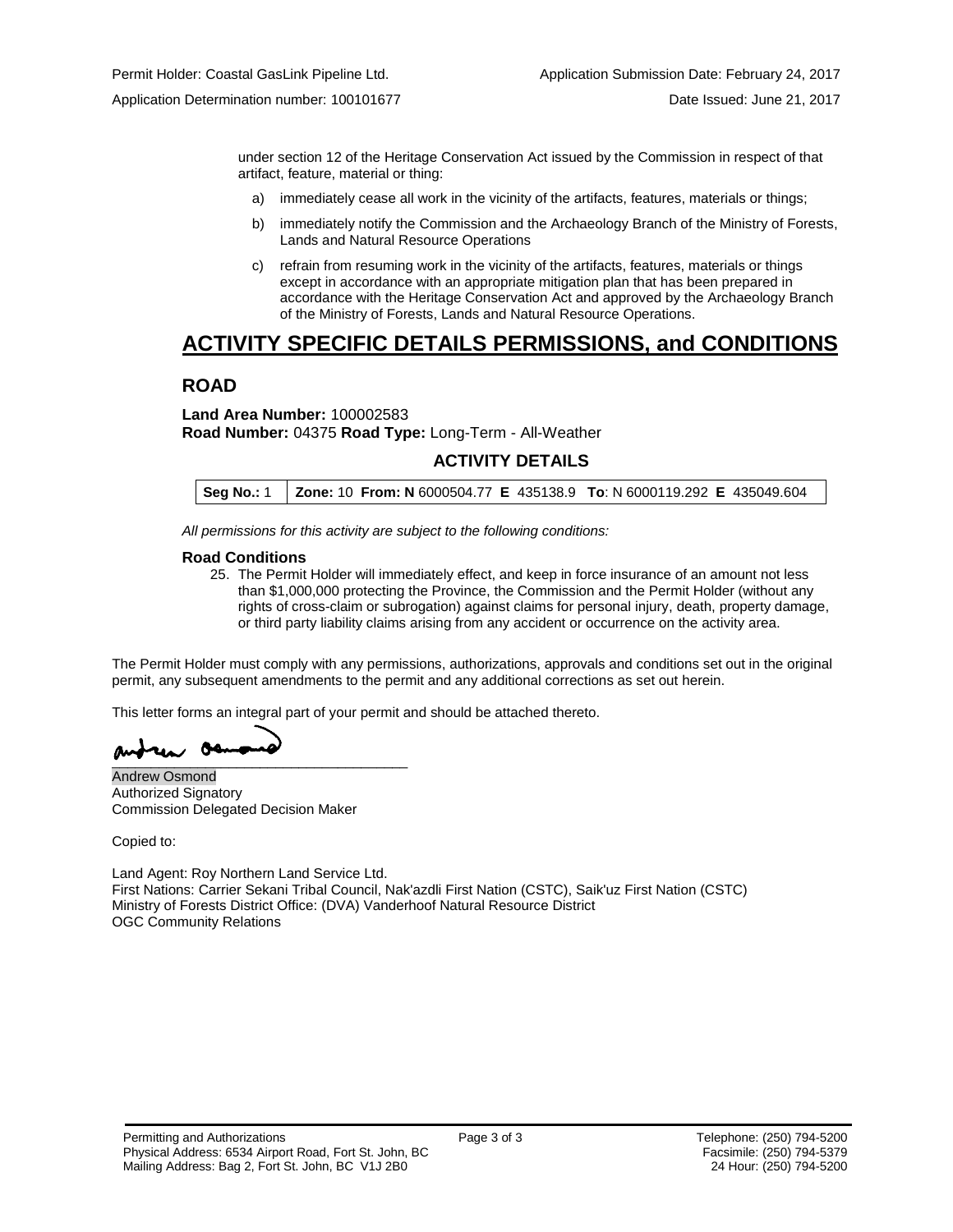

OGAA Permit Template v 3.6

June 14, 2017

Coastal GasLink Pipeline Ltd. 450 - 1st Street SW Calgary, AB T2P 5H1

[Attention:](#page-5-0) Coastal GasLink Pipeline Ltd.

### **RE: Determination of Application Area Number 100101677**

**[Permit Holder:](#page-5-0)** Coastal GasLink Pipeline Ltd. [Date of Issuance:](#page-5-0) June 14, 2017 **[Effective Date:](#page-5-1)** June 14, 2017 **[Application Submitted Date:](#page-5-0)** February 24, 2017 **[Application Determination Number](#page-5-0)**: 100101677 **Approved Disturbance Footprint:** 1.07 ha

# **ACTIVITIES APPROVED**

**[Road Number No.:](#page-5-0) 04375 <b>[Segment No.:](https://bi.bcogc.ca/Application%20Processing/Interactive%20Reports/(BIL-041)%20AMS%20Decision%20Summary.aspx) 1** 

# **GENERAL PERMISSIONS, AUTHORIZATIONS and CONDITIONS**

# **PERMISSIONS**

### **Oil and Gas Activities Act**

- <span id="page-5-0"></span>1. The BC Oil and Gas Commission, under section 25 (1) of the *Oil and Gas Activities Act*, hereby permits the Permit Holder referenced above to carry out the following activities subject to the conditions contained herein, any applicable exemptions and authorizations:
	- a) To construct, maintain and operate an oil and gas road as detailed in the Activity Details tables below.
- <span id="page-5-1"></span>2. The permissions and authorizations granted under this permit are limited to the area identified in the spatial data submitted to the Commission in the permit application as identified and dated above; herein after referred to as the 'activity area'.

### **Petroleum and Natural Gas Act**

- 3. Pursuant to section 138(1) of the *Petroleum and Natural Gas Act,* the Permit Holder is permitted to enter, occupy and use any unoccupied Crown land located within the activity area to carry out the oil and gas activities and related activities permitted, or authorized herein.
	- a) The permission to occupy and use Crown land does not entitle the Permit Holder to exclusive possession of the area.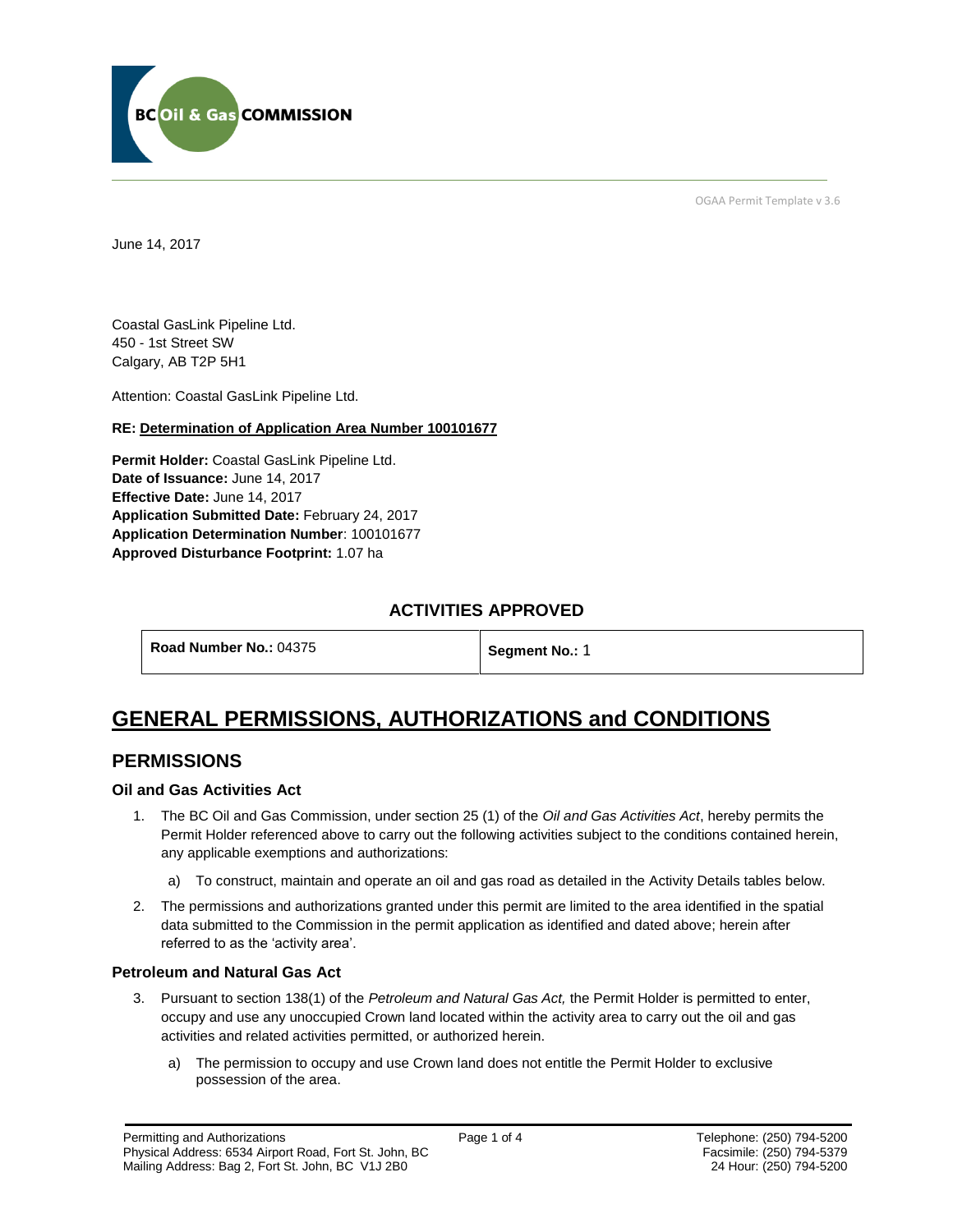b) The total disturbance within the activity area must not exceed the total approved disturbance footprint as referenced above.

# **AUTHORIZATIONS**

### **Forest Act**

2. The Commission, pursuant to section 47.4 of the *Forest Act*, hereby authorizes the removal of Crown timber from the activity area under the cutting permits associated with the Master Licence(s) as follows:

> **[Master Licence to Cut No.:](#page-5-0)** MTC102 **[Cutting Permit No.:](#page-5-0)** 20 **[Timber Mark No.:](#page-5-0)** M02342 **[Total New Cut:](#page-5-0)** 0.020ha **[Forest District](https://ams-crd.bcogc.ca/crd/)**: (DVA) Vanderhoof Natural Resource District **[Region:](#page-5-1)** Interior

3. The cutting permits are deemed spent upon the submission of the post-construction plan or upon either the cancellation or expiry of the activities authorized under the permit.

# **CONDITIONS**

### **Notification**

- 4. A notice of construction start must be submitted prior to the commencement of activities under this permit 48 hours before or as per the relevant legislation if longer than 48 hours. Notification must submitted via Kermit for pipelines and facilities. For all other activity types notification must be submitted through [OGC.ExternalNotifications@bcogc.ca.](mailto:OGC.ExternalNotifications@bcogc.ca)
- 5. Within 60 days of the completion of construction activities under this permit, the Permit Holder must submit to the Commission a post-construction plan as a shapefile and PDF plan accurately identifying the location of the total area actually disturbed under this permit. The shapefile and plan must be submitted via eSubmission.
- 6. The permit holder must notify Nak'azdli First Nation a minimum of five (5) days prior to commencement of construction activities.
- 7. The permit holder must notify Carrier Sekani Tribal Council a minimum of five (5) days prior to commencement of construction activities.
- 8. The permit holder must notify Saik'uz First Nation a minimum of five (5) days prior to commencement of construction activities.

### **General**

- 9. The rights granted by this permit in relation to unoccupied Crown land are subject to all subsisting grants to or rights of any person made or acquired under the *Coal Act, Forest Act, Land Act, Mineral Tenure Act, Petroleum and Natural Gas Act, Range Act, Water Sustainability Act* or *Wildlife Act*, or any extension or renewal of the same.
- 10. The Permit Holder must not assign, sublicense or permit any person to use or occupy any Crown land within the activity area, other than its employees, contractors or representatives, without the Commission's written consent.
- 11. The Permit Holder must ensure that any Crown land within the activity area is maintained in a condition so as to minimize hazards, including but not limited to hazards associated with storage of materials and equipment.
- 12. The Permit Holder must ensure that any Crown land within the activity area is maintained free of garbage, debris and unused equipment.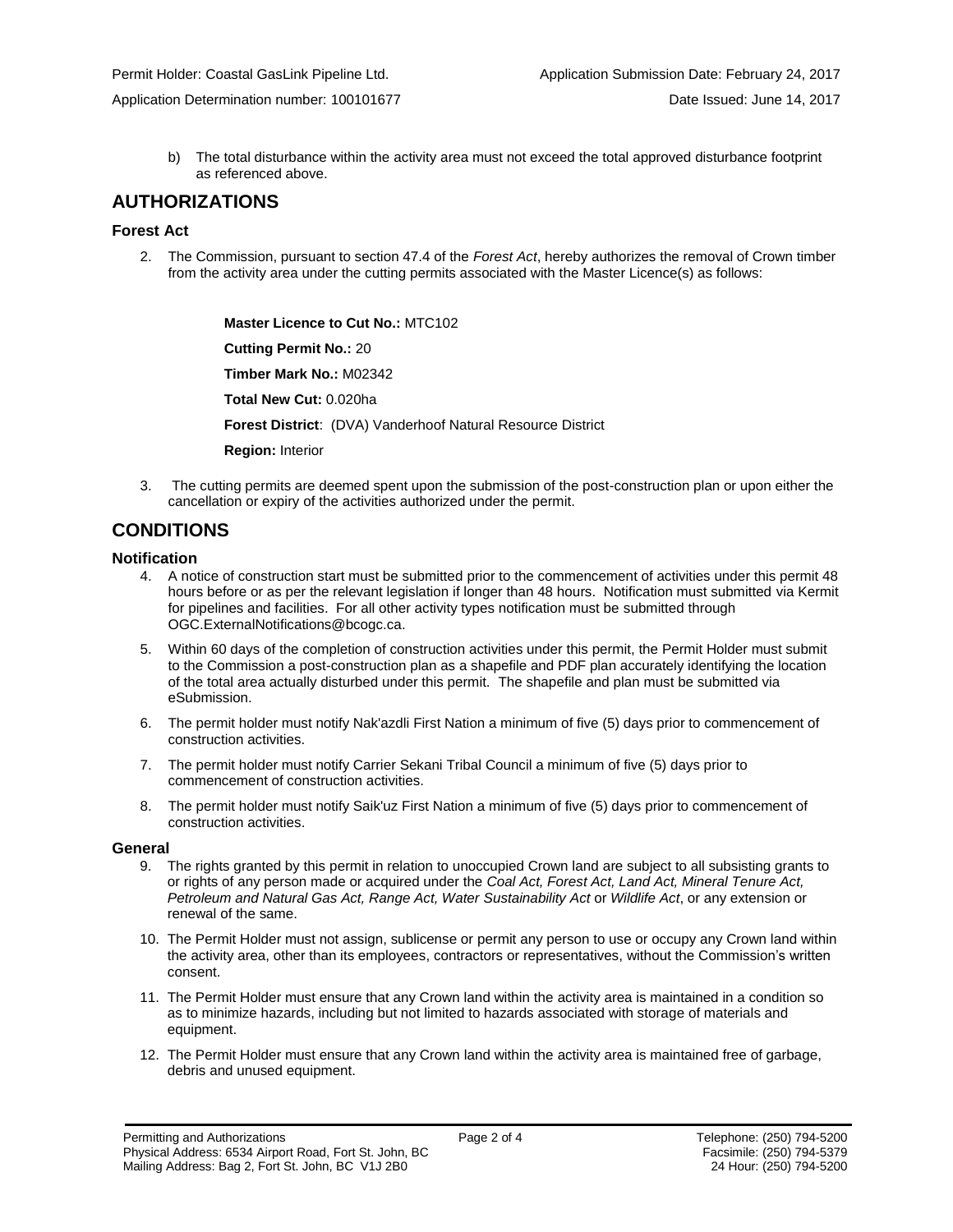Application Determination number: 100101677 Date Issued: June 14, 2017

### **Environmental**

- 13. Construction activities must not result in rutting, compaction or erosion of soils that cannot be reasonably rehabilitated to similar levels of soil productivity that existed on the operating area prior to the construction activities taking place.
- 14. Any temporary access must be constructed and maintained in a manner that provides for proper surface drainage, prevents pooling on the surface, and maintains slope integrity.

#### **Clearing**

- 15. The Permit Holder is permitted to fell any trees located on Crown land within 1.5 tree lengths of the activity area that are considered to be a safety hazard according to *Workers Compensation Act* regulations and must be felled in order to eliminate the hazard. Trees or portions of these trees that can be accessed from the activity area without causing damage to standing timber may be harvested.
- 16. The holder of the cutting permit must pay to the government, stumpage and any waste billing determined in accordance with the terms of this authorization.
- 17. The authorized cutting permit does not grant the Permit Holder the exclusive right to harvest Crown timber from the activity area. Authority to harvest some or all of the timber may be granted to other persons. The Permit Holder's right to harvest timber applies to any timber found on the site at the time they undertake harvesting activities.
- 18. All harvested Crown Timber must be marked with the cutting permit's associated Timber Mark.
- 19. Stumpage for Cutting Permit No.20 will be calculated in accordance with the Interior Appraisal Manual as amended from time to time.
- 20. Any waste assessments applied under the Master Licence to Cut are subject to the merchantability specifications and monetary waste billing requirements in the Provincial Logging Residue and Waste Manual specific to the region associated with the Cutting Permit authorization.

#### **Archaeology**

- 21. An AIA report must be submitted to the Commission as soon as practicable.
- 22. If artifacts, features, materials or things protected under section 13(2) of the Heritage Conservation Act are identified the permit holder must, unless the permit holder holds a permit under section 12 of the Heritage Conservation Act issued by the Commission in respect of that artifact, feature, material or thing:
	- a. immediately cease all work in the vicinity of the artifacts, features, materials or things;
	- b. immediately notify the Commission and the Archaeology Branch of the Ministry of Forests, Lands and Natural Resource Operations
	- c. refrain from resuming work in the vicinity of the artifacts, features, materials or things except in accordance with an appropriate mitigation plan that has been prepared in accordance with the Heritage Conservation Act and approved by the Archaeology Branch of the Ministry of Forests, Lands and Natural Resource Operations.

# **ACTIVITY SPECIFIC DETAILS PERMISSIONS, and CONDITIONS**

# **ROAD**

**Land Area Number:** 100002583 **Road Number:** 04375 **Road Type:** Long-Term - All-Weather

### **ACTIVITY DETAILS**

| <b>Seg No.: 1</b><br><b>From: N</b> 6000504.77 <b>E</b> 435138.9 <b>To:</b> N 6000119.292 <b>E</b> 435049.604 |
|---------------------------------------------------------------------------------------------------------------|
|---------------------------------------------------------------------------------------------------------------|

*All permissions for this activity are subject to the following conditions:*